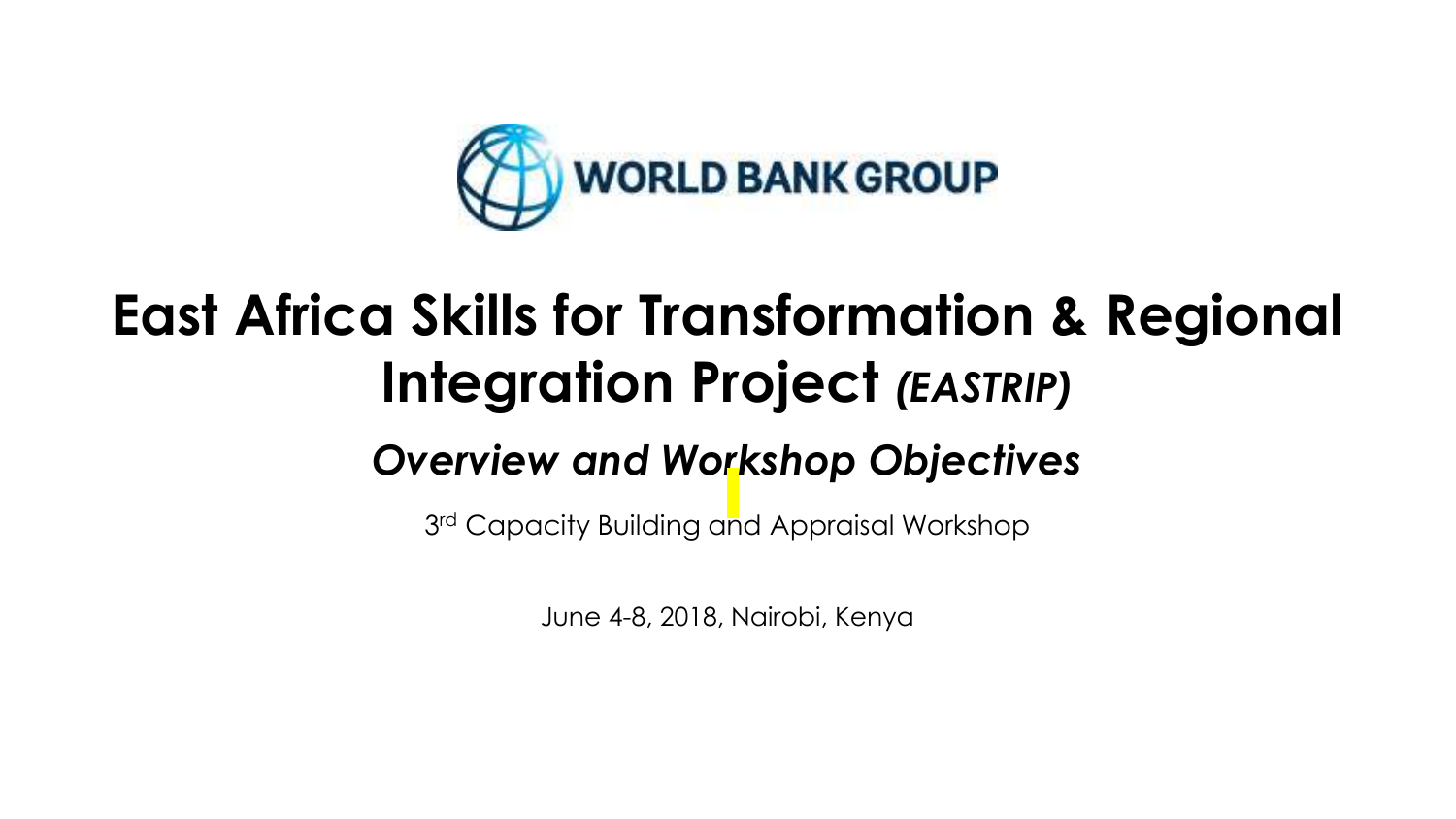

## **Proposed development objective and components**

#### **Project Development Objective (PDO):**

To increase the *access* and improve the *quality* of TVET programs in selected Regional TVET Centers of Excellence and to support *regional integration*.

The project supports the development of highly specialized TVET programs at diploma and degree levels for training of technicians and TVET faculty, as well as industry recognized short-term training, targeting regional priority sectors in transport, energy, manufacturing, and ICT. The PDO will be achieved through complementary interventions at three different levels—center, national, and regional.

#### **COMPONENT 1:**

Strengthening selected Regional TVET Centers of Excellence for highquality skills development in priority sectors

**COMPONENT 2:** Capacity building for national TVET systems

#### **COMPONENT 3:**

Enhancing regional collaborative capacity in TVET and project coordination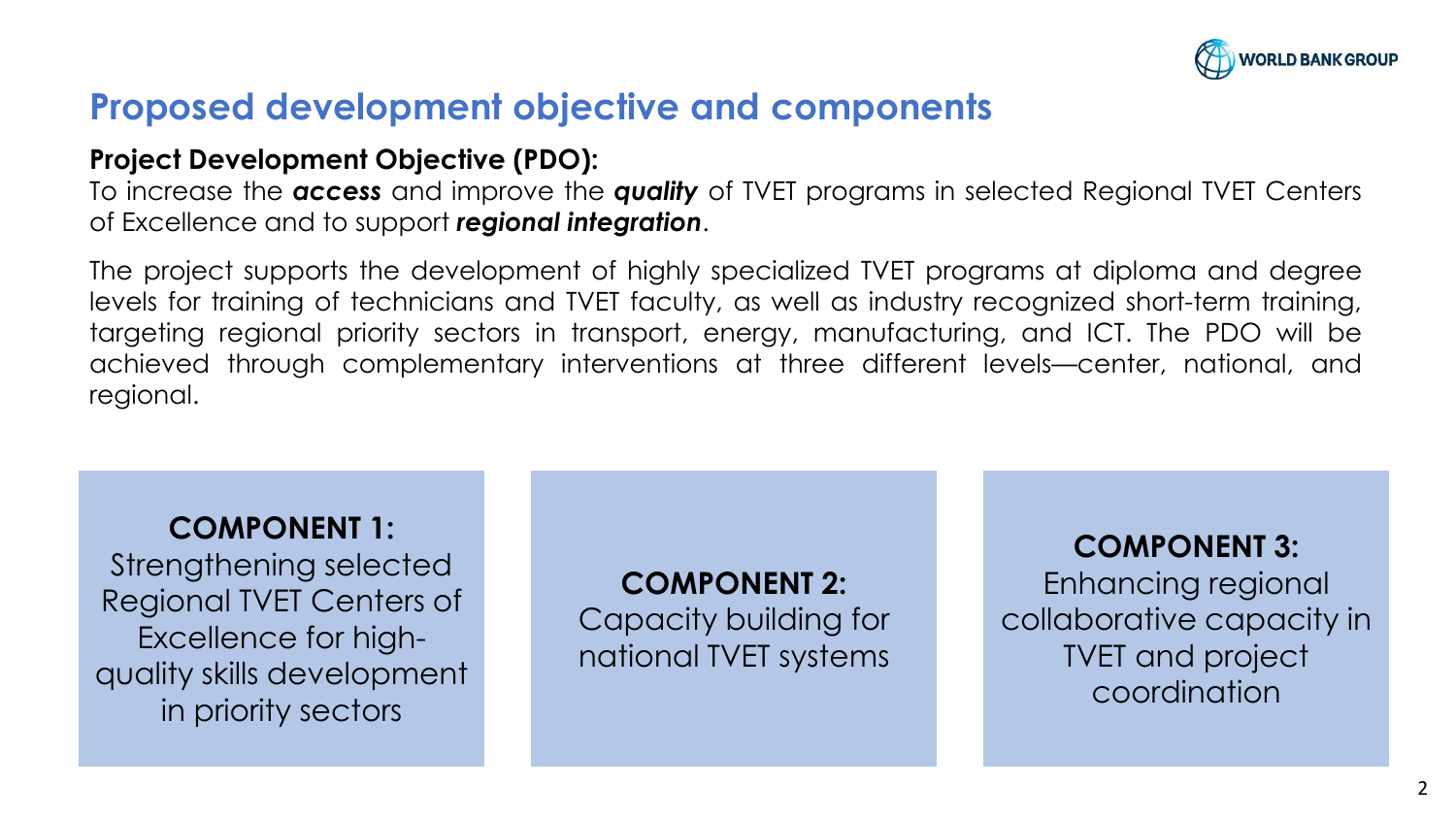# Financing

| <b>Project Component</b>                                                                                                        | <b>Total IDA</b> | <b>National IDA</b> | <b>Regional IDA</b> |  |  |
|---------------------------------------------------------------------------------------------------------------------------------|------------------|---------------------|---------------------|--|--|
| Component 1: Strengthening selected Regional TVET Centers of Excellence for high quality skills development in priority sectors |                  |                     |                     |  |  |
|                                                                                                                                 |                  |                     |                     |  |  |
| <b>Ethiopia (7 centers)</b>                                                                                                     | 90.0             | 45.0                | 45.0                |  |  |
|                                                                                                                                 |                  |                     |                     |  |  |
| <b>Kenya (5 centers)</b>                                                                                                        | 54.0             | 27.0                | 27.0                |  |  |
| <b>Tanzania (4 centers)</b>                                                                                                     | 45.0             | 22.5                | 22.5                |  |  |
|                                                                                                                                 |                  |                     |                     |  |  |
| <b>Component 2: Capacity building for national TVET systems</b>                                                                 |                  |                     |                     |  |  |
|                                                                                                                                 |                  |                     |                     |  |  |
| Ethiopia                                                                                                                        | 10.0             | 5.0                 | 5.0                 |  |  |
|                                                                                                                                 |                  |                     |                     |  |  |
| Kenya                                                                                                                           | 6.0              | 3.0                 | 3.0                 |  |  |
|                                                                                                                                 |                  |                     |                     |  |  |
| Tanzania                                                                                                                        | 5.0              | 2.5                 | 2.5                 |  |  |
|                                                                                                                                 |                  |                     |                     |  |  |
| <b>Total</b>                                                                                                                    | 210.0            | 105.0               | 105.0               |  |  |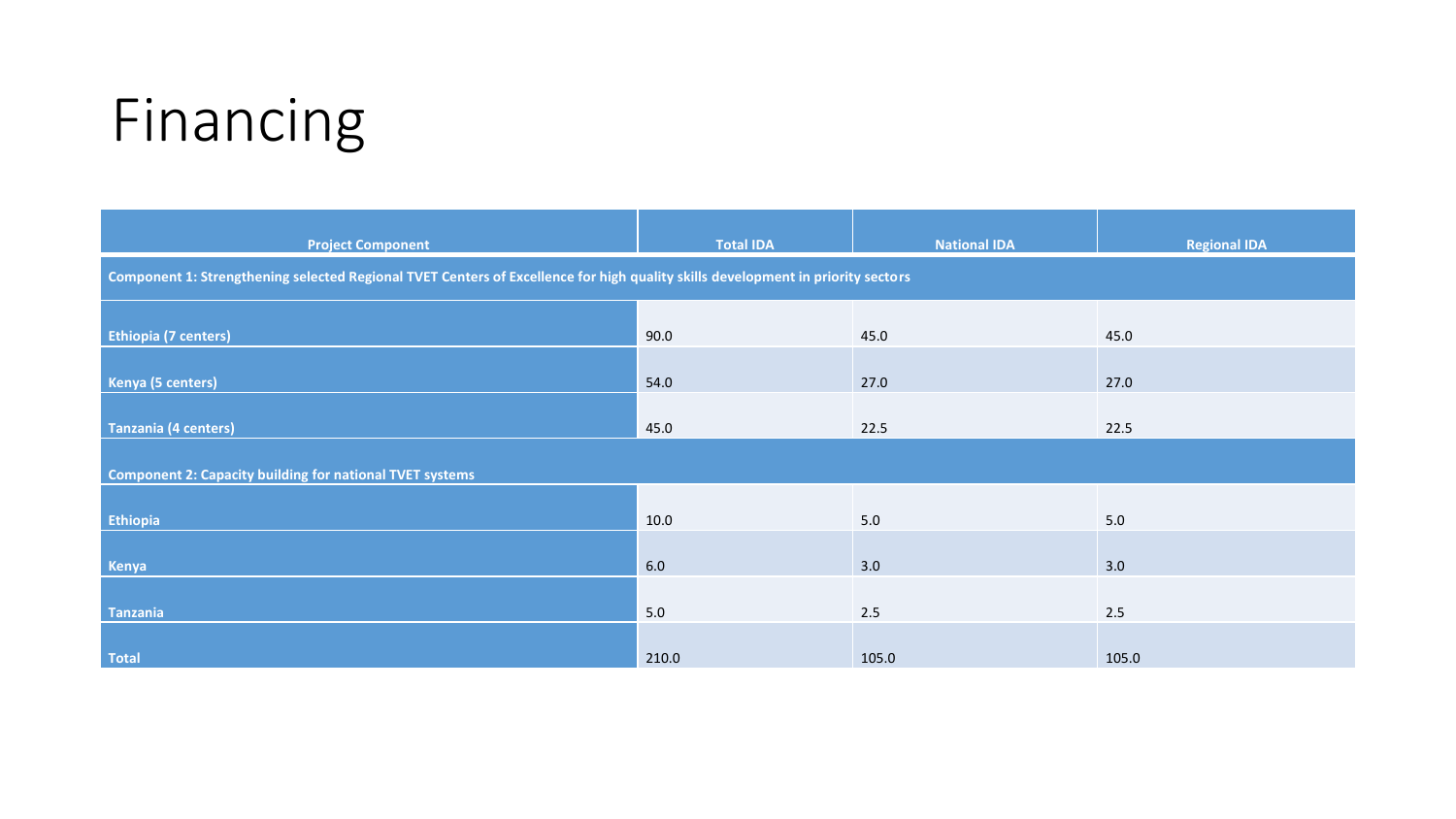

### **Regional TVET Centers of Excellence selected from the participating countries:**

| <b>Sector</b>                | <b>Focus</b>                   | <b>Center Name</b>                                    | Country  |
|------------------------------|--------------------------------|-------------------------------------------------------|----------|
| Transport/Infrastru<br>cture | Railway                        | Meles Zenawi Memorial TVET Polytechnic<br>College     | Ethiopia |
|                              | Railway                        | Ethiopia Railway Academy                              | Ethiopia |
|                              | Marine                         | Kenya Coast National Polytechnic                      | Kenya    |
|                              | Air                            | National Institute of Transport                       | Tanzania |
|                              | Road                           | Kombolcha TVET Polytechnic College                    | Ethiopia |
|                              | <b>Building infrastructure</b> | Meru National Polytechnic                             | Kenya    |
|                              | Highway infrastructure         | Kenya Institute of Building and Highway<br>Technology | Kenya    |
| Power/Energy                 | Power/energy                   | General Wingate Polytechnic College                   | Ethiopia |
|                              | Geothermal                     | KenGen Geothermal Institute                           | Kenya    |
|                              | Hydro                          | Arusha Technical College                              | Tanzania |
| Manufacturing                | Tool making                    | <b>TVET Institute</b>                                 | Ethiopia |
|                              | Textile/garment                | Hawassa TVET Polytechnic College                      | Ethiopia |
|                              | <b>Textile</b>                 | Kisumu National Polytechnic                           | Kenya    |
|                              | Leather                        | <b>DIT Mwanza Campus</b>                              | Tanzania |
|                              | Agro-processing                | Holeta TVET Polytechnic College                       | Ethiopia |
| <b>ICT</b>                   | ICT                            | DIT Dar es Salaam Campus                              | Tanzania |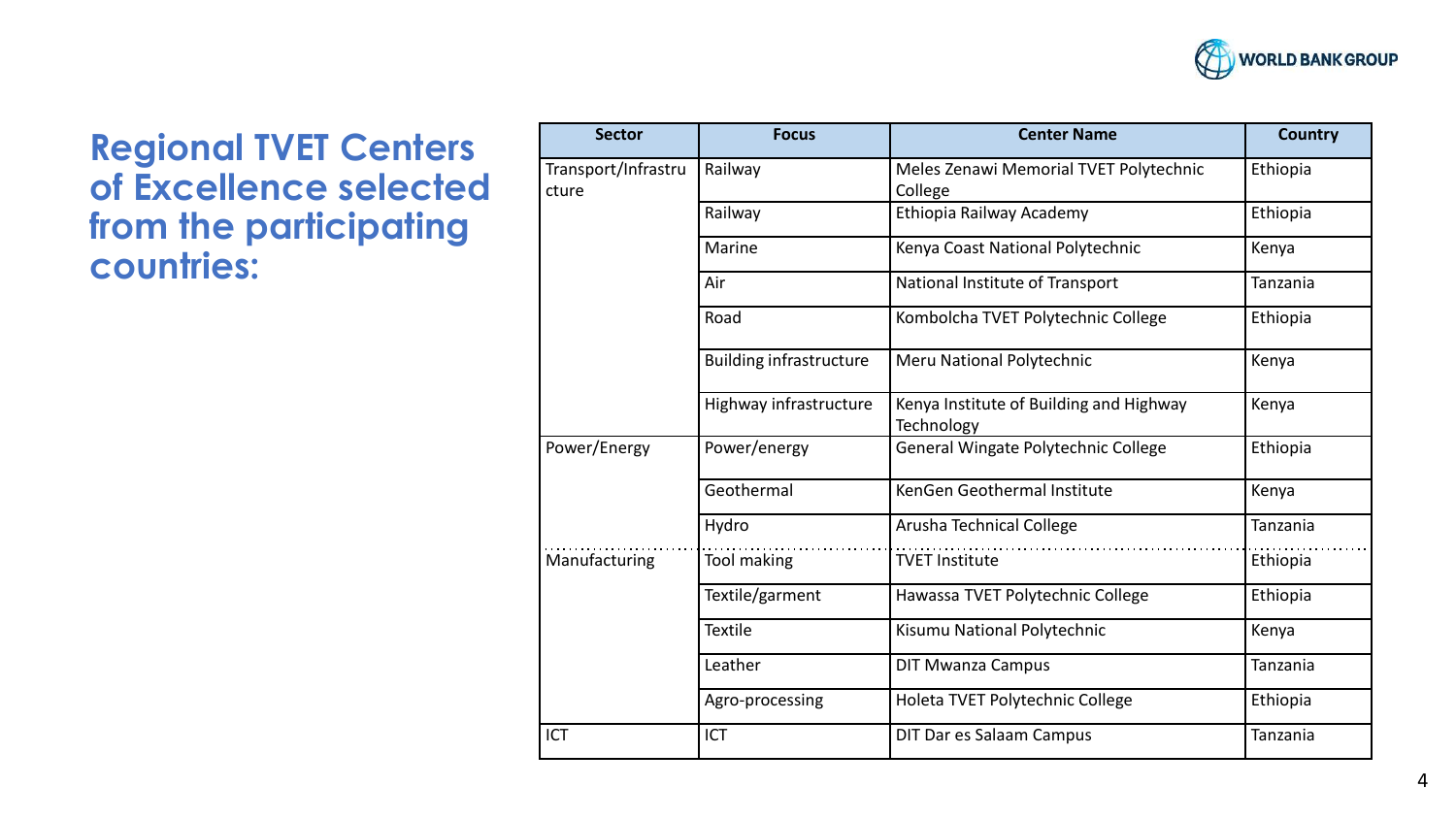

#### **COMPONENT 1:**

Strengthening selected Regional TVET Centers of Excellence for high- quality skills development in priority sectors

#### **SUB-COMPONENTS/ACTIVITIES**

- 1. Strengthening center governance and management
- 2. Institutionalizing industry links
- 3. Developing/implementing market relevant and competency based training programs
- 4. Training of school managers and teachers
- 5. Upgrading key instructional facilities and equipment
- 6. Outreaching and support for non-project national TVET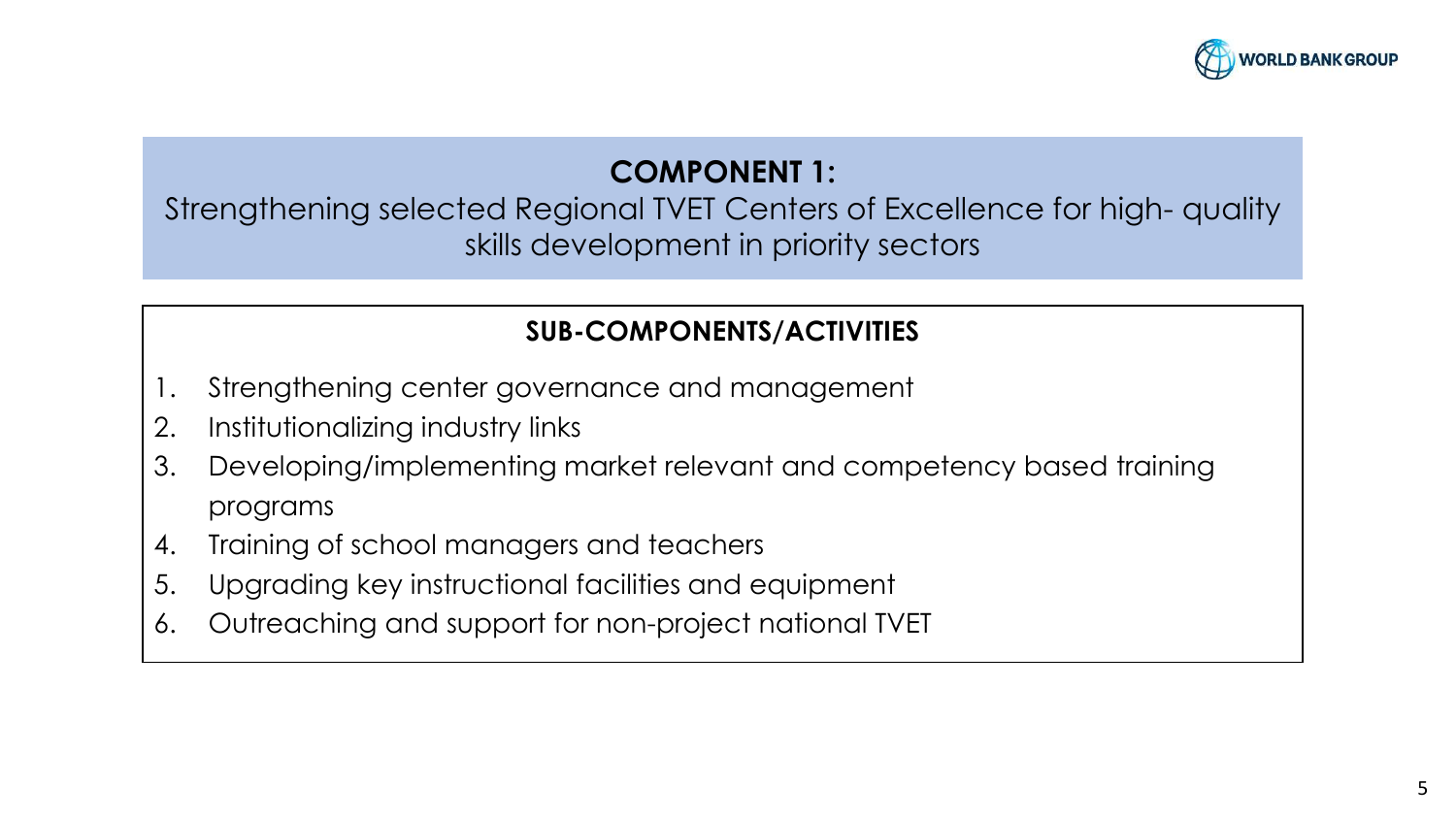

## **COMPONENT 2:**

#### Capacity building for national TVET systems

#### **SUB-COMPONENTS/ACTIVITIES**

- 1. Strengthening national TVET quality assurance
- 2. Capacity building for TVET policy development and implementation
- 3. Promoting regional integration
- 4. National project coordination, and M&E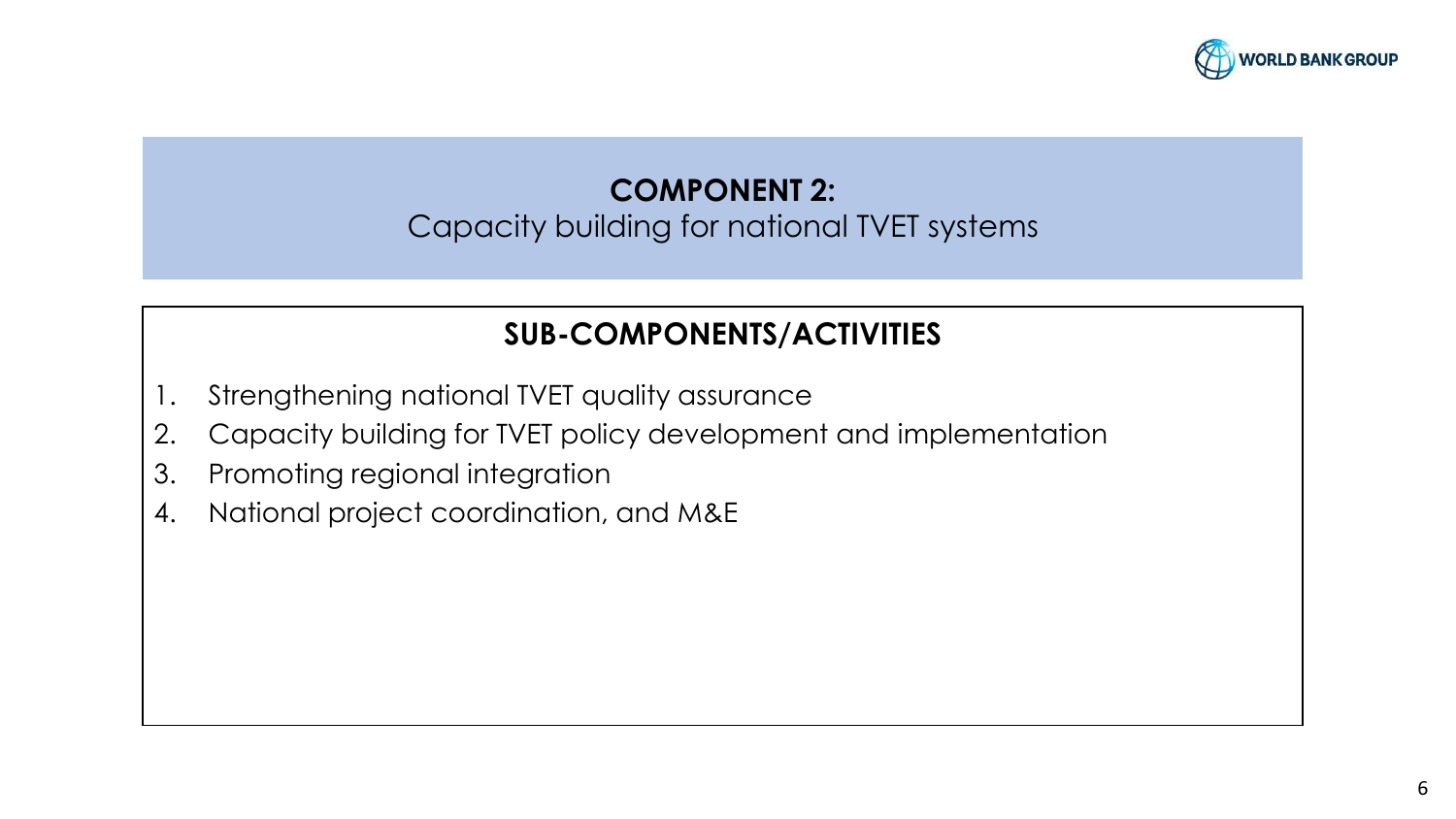

7

### **COMPONENT 3:**

Enhancing regional collaborative capacity in TVET and project coordination

### **SUB-COMPONENTS/ACTIVITIES**

- 1. Harmonization of standards and mutual recognition of qualifications for priority occupations
- 2. Incubation of a regional TVET technical body for policy research, advocacy, strategy development, and dissemination of good practices
- 3. Capacity building for Africa skills competition
- 4. Regional project coordination and M&E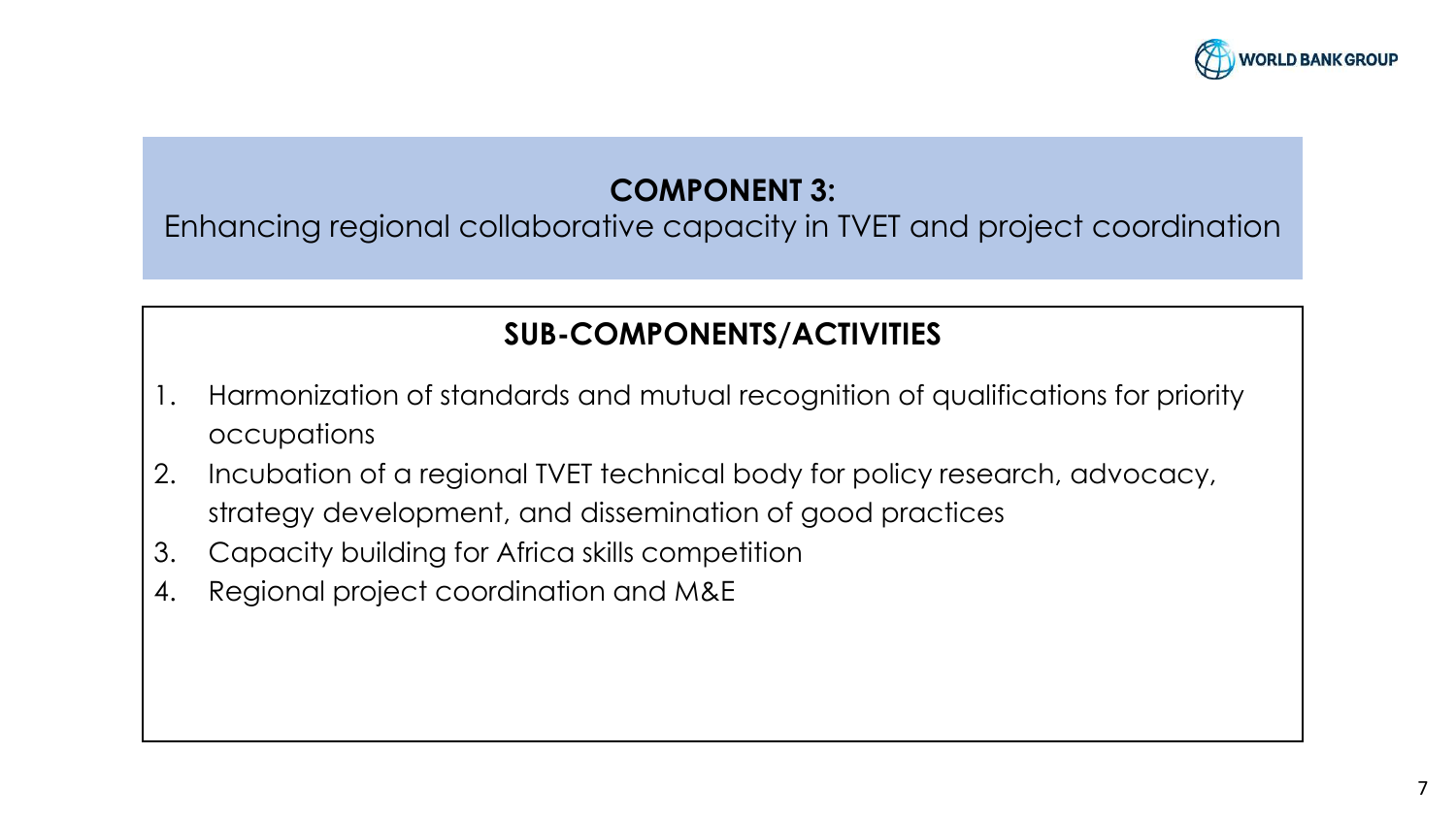## **Updates since Korea**

- Tanzania confirmed its participation in EASTRIP
- Roundtable consultation with industries in Kenya, Ethiopia, and Tanzania
- Continued development of SIP with WB guidance
- Anteja and Shanghai Jingge recruited to support all Tanzania and Kenya centers development of SIP
- Project Preparation Advance to IUCEA (\$1.5 million)
- World Bank capacity assessment of all centers in financial management and procurement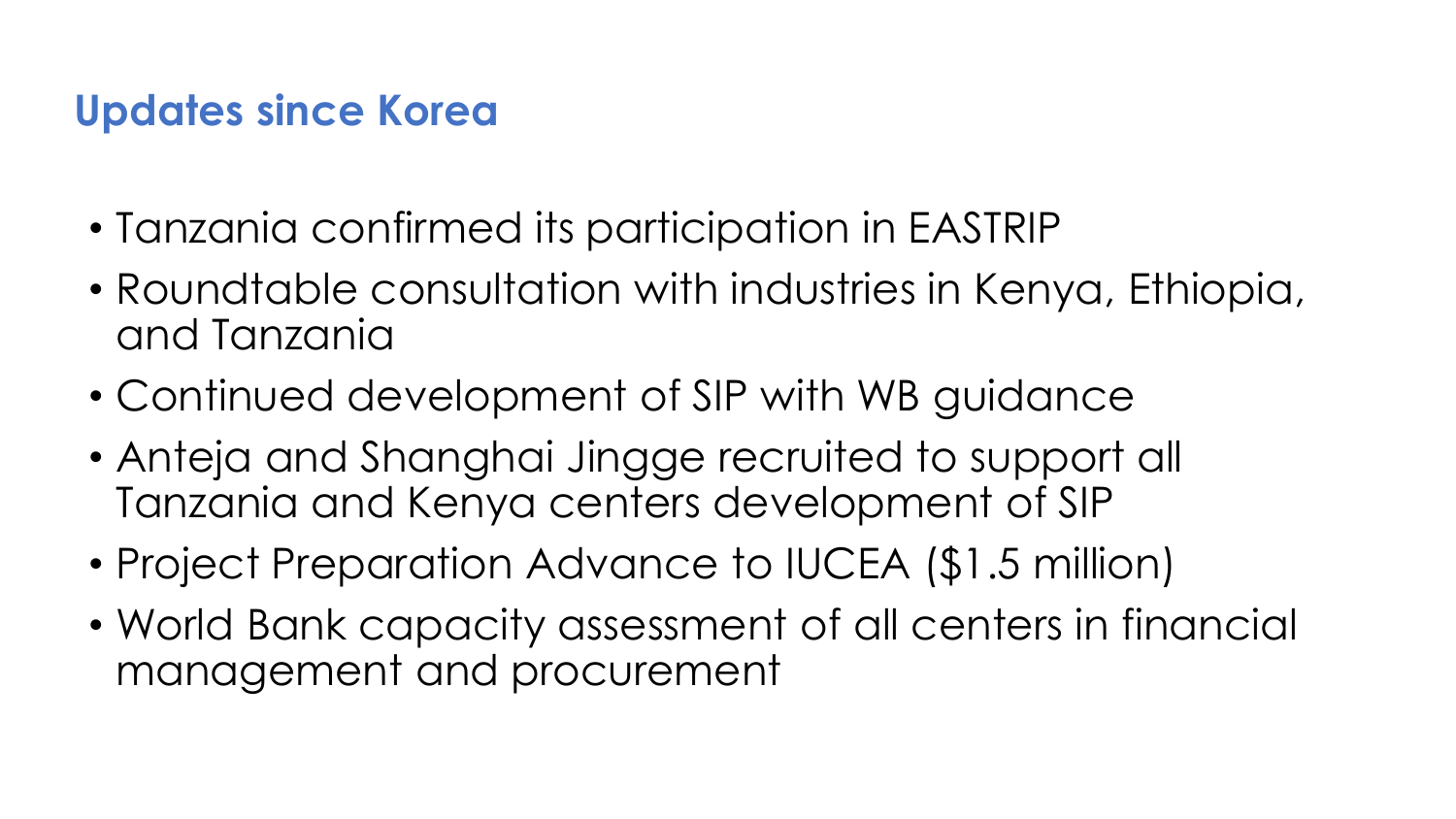# **World Bank Regional Operational Committee Meeting**

- Highly positive on the overall EASTRIP approach
- Strengthening gender focus
- Concern on the status of autonomy for selected centers
- RFU governance and efficiency
- Sustainability of the regional TVET body to be incubated
- Increasing IDA allocation to Kenya and Ethiopia, potentially
	- further creating a conducive national policy environmental for the regional TVET centers and for regional integration
	- boosting TVET teacher professional development by establishing a teacher training center linked with a cluster of industries
	- expanding the number of disciplines for each of the centers.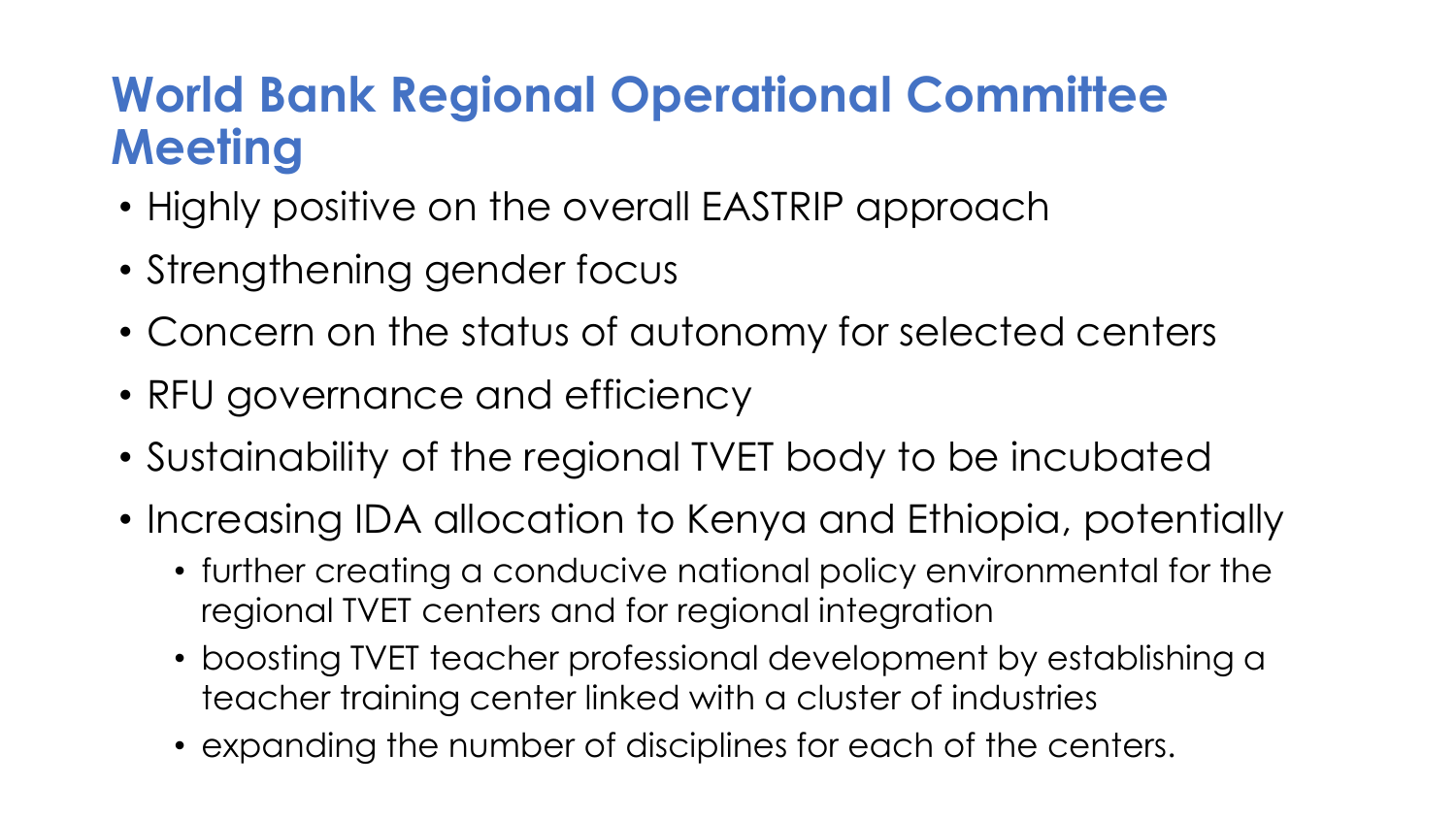

# **Project Governance**

- **Regional Steering Committee**  representatives of participating governments
- **Technical Advisory Body -** Consultative Advisory Group (CAG) TVET subcommittee – regional and international technical experts and industrial representatives
- **Regional facilitation unit**  with legal status to receive WB funding, with technical capacity in education and training, experience in project management; and will incubate an EAC TVET technical body. IUCEA has been selected.
- **National Project Steering Committee** composition to be proposed by the participating government preferably chaired by PS or state minister for TVET and with representatives from relevant line ministries and industries.
- **Project Implementation Unit** at each Center of Excellence, comprised of director of the institution, officer in charge of academic affairs, industrial linkage, financial management, procurement, and monitoring and evaluation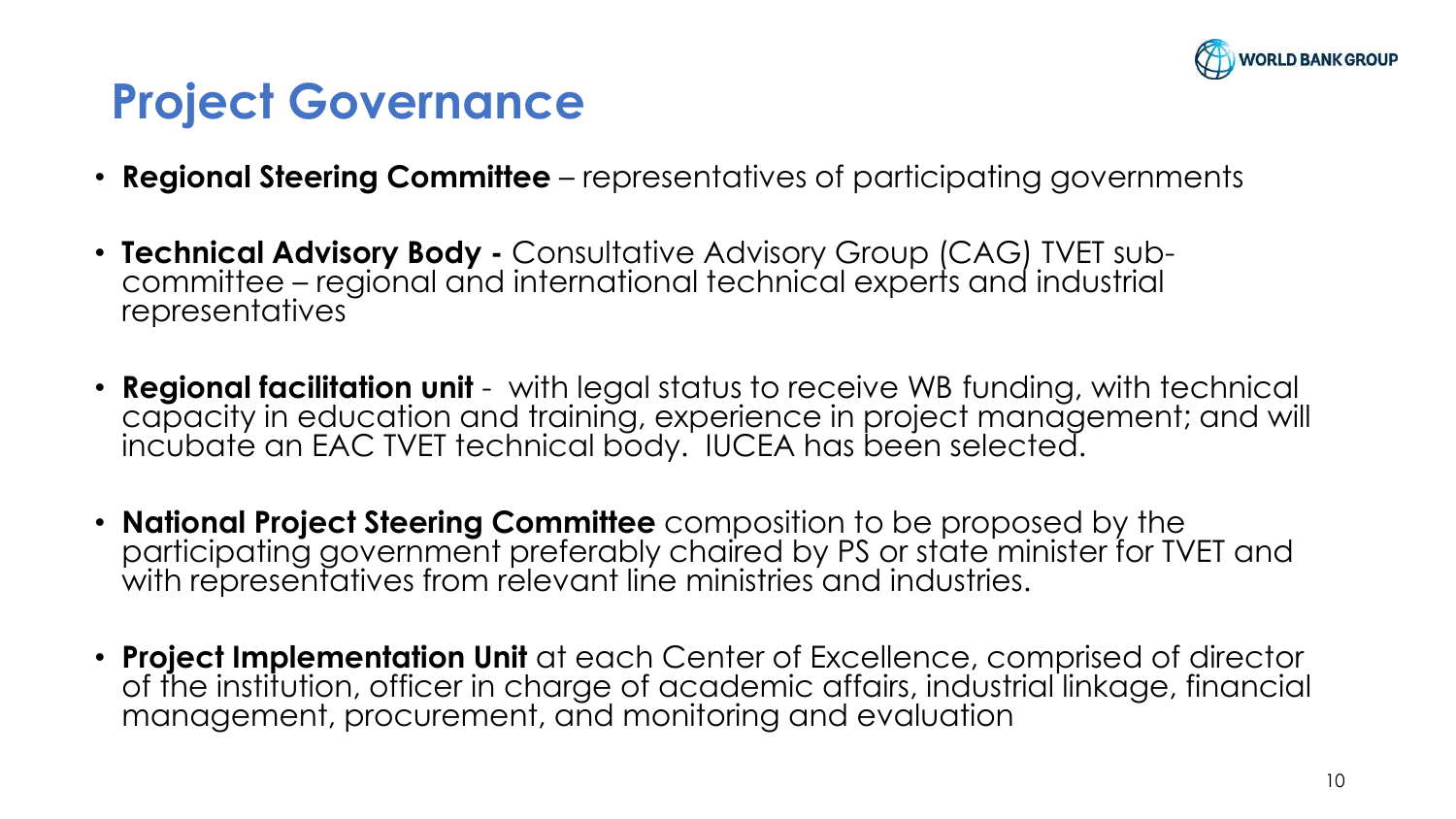## **Project Implementation Arrangements**



11